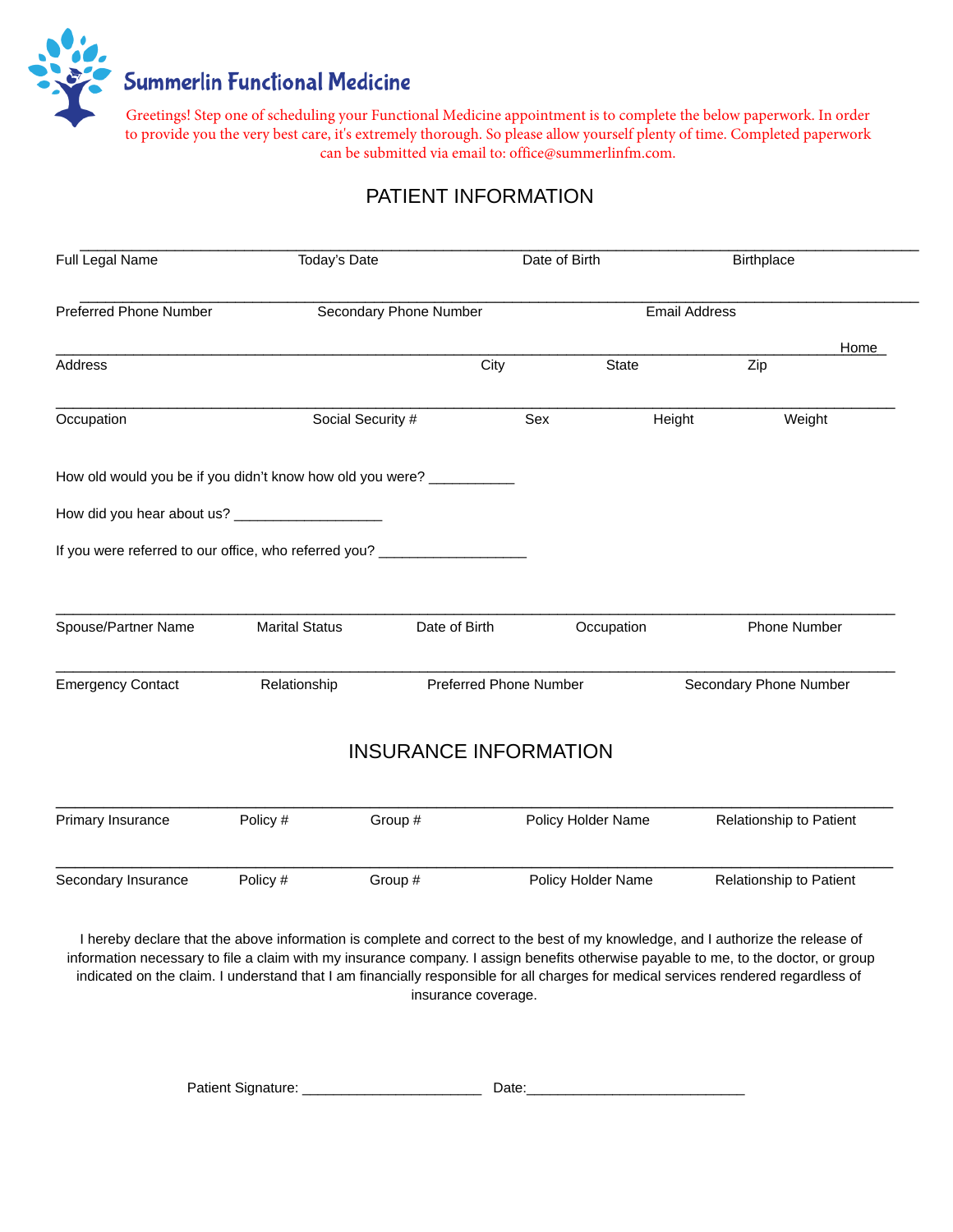

### MEDICAL SYMPTOMS QUESTIONNAIRE

 **Rate each of the following symptoms based upon your typical health profile over the past 30 days. Please read the following key closely.** 

- 0 | never or almost never have the symptom
- 1 | occasionally have it, effect is not severe
- 2 | occasionally have it, effect is *severe*
- 3 | *frequently* have it, effect is not severe
- 4 | *frequently* have it, effect is *severe*

#### **HEAD**

- \_\_\_ Headaches
- **Faintness**
- \_\_\_ Dizziness
- \_\_\_ Insomnia

### EYES

- \_\_\_ Watery or itchy eyes
- Swollen, reddened or sticky eyelids
- Bags or dark circles under eyes
- \_\_\_ Blurred or tunnel vision (not near & farsightedness)

### EARS

- Itchy ears
- \_\_\_ Earaches, ear infections
- Drainage from ear
- \_\_\_ Ringing in ears, hearing loss

### NOSE

- \_\_\_ Stuffy nose
- \_\_\_ Sinus problems
- \_\_\_ Hay fever
- Sneezing attacks
- **Excessive mucus formation**

### MOUTH & THROAT

- \_\_\_ Chronic coughing
- Gagging, frequent need to clear throat
- Sore throat, hoarseness, loss of voice
- Swollen or discolored tongue, gums or lips

### **SKIN**

- \_\_\_ Acne
- Hives, rashes or dry skin
- \_\_\_ Hair loss
- \_\_\_ Flushing, hot flashes
- \_\_\_ Excessive sweating

### **HEART**

- \_\_\_ Irregular or skipped heartbeat
- Rapid or pounding heartbeat
- \_\_\_ Chest pain

### LUNGS

- \_\_\_ Chest congestion
- \_\_\_ Asthma, bronchitis
- Shortness of breath
- \_\_\_Difficulty breathing

### DIGESTIVE TRACT

- Nausea, vomiting
- \_\_\_ Diarrhea
- \_\_\_ Constipation
- \_\_\_ Bloating
- \_\_\_Belching, passing gas
- \_\_\_ Heartburn
- \_\_\_ Intestinal or stomach pain

### JOINTS & MUSCLES

- Pain or aches in joints
- **Arthritis**
- Stiffness or limitation of movement
- Pain or aches in muscles
- \_\_\_ Weakness or tiredness

#### WEIGHT

- \_\_\_ Binge eating or drinking
- \_\_Craving certain foods
- \_\_\_ Excessive weight
- \_\_\_ Compulsive eating
- \_\_\_ Water retention
- \_\_\_ Underweight

#### ENERGY & ACTIVITY

- Fatigue, sluggishness
- Apathy, lethargy
- \_\_\_ Hyperactivity
- \_\_\_ Restlessness

### MIND

- \_\_\_ Poor memory
- \_\_\_ Confusion, poor comprehension
- Poor concentration
- Poor physical coordination
- Difficulty making decisions
- Stuttering or stammering
- Slurred speech
- \_\_\_ Learning disabilities

### EMOTIONS

- Mood swings
- Anxiety, fear or nervousness
- \_\_\_ Anger, irritability or aggressiveness
- **Depression**

### **OTHER**

- \_\_\_ Frequent illness
- \_\_\_ Frequent or urgent urination
- \_\_\_ Genital itch or discharge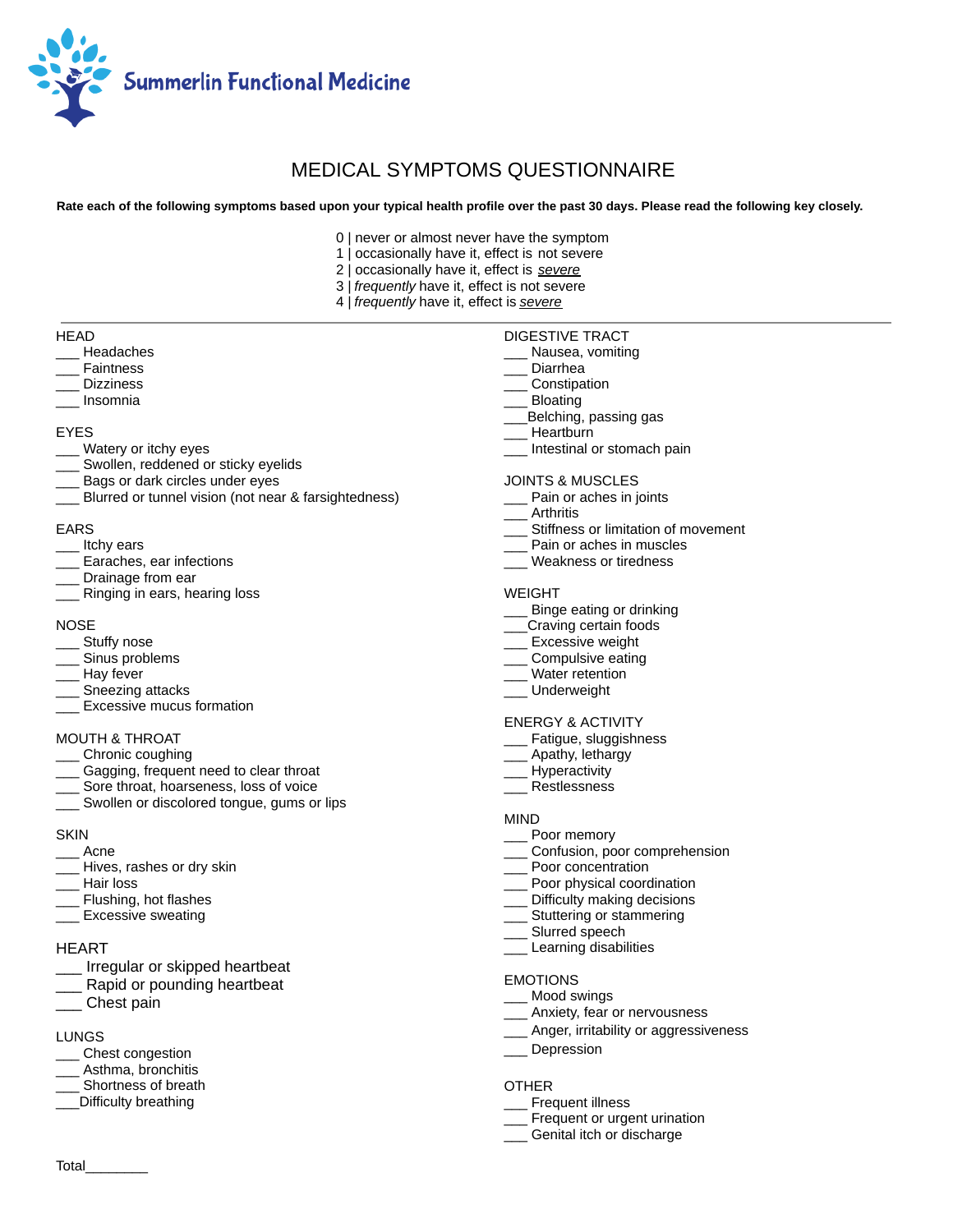

### PRESENT PHYSICIANS & CONCURRENT MEDICAL CARE

Please list each problem/diagnosis you are currently undergoing treatment for, and the physical or mental healthcare practitioner(s) who are treating you.

| <b>Primary Care Physician</b> | <b>Problems/Diagnosis</b> |
|-------------------------------|---------------------------|
| <b>Other Physician(s)</b>     | <b>Problems/Diagnosis</b> |

Dr. Bowman is not a primary care physician. Your PCP is responsible for keeping you up to date on CDC & FDA recommendations for health screenings & vaccinations. Dr.Bowman does not keep up with these recommendations.

PLEASE LIST IN ORDER OF IMPORTANCE; problems, symptoms, concerns & goals that you would like to address during your care with us:

| $\frac{4}{2}$   |  |
|-----------------|--|
|                 |  |
|                 |  |
|                 |  |
|                 |  |
| 9               |  |
| $\frac{10}{20}$ |  |
|                 |  |

When did the problem begin?<br>
Monday Assembly Problem begins and the problem begins and the problem of the problem of the problem of the pro

PLEASE LIST all current medications & supplements, prescription and non. Including any estrogen, progesterone, DHEA, testosterone, growth hormone, steroid(s)

| <b>NAME</b> | <b>DOSAGE</b> | <b>FREQUENCY</b> | <b>REASON FOR TAKING</b> |  |
|-------------|---------------|------------------|--------------------------|--|
|             |               |                  |                          |  |
|             |               |                  |                          |  |
|             |               |                  |                          |  |
|             |               |                  |                          |  |

PLEASE LIST all allergies to medications & supplements (including what type of reaction you experience and the last time it occurred)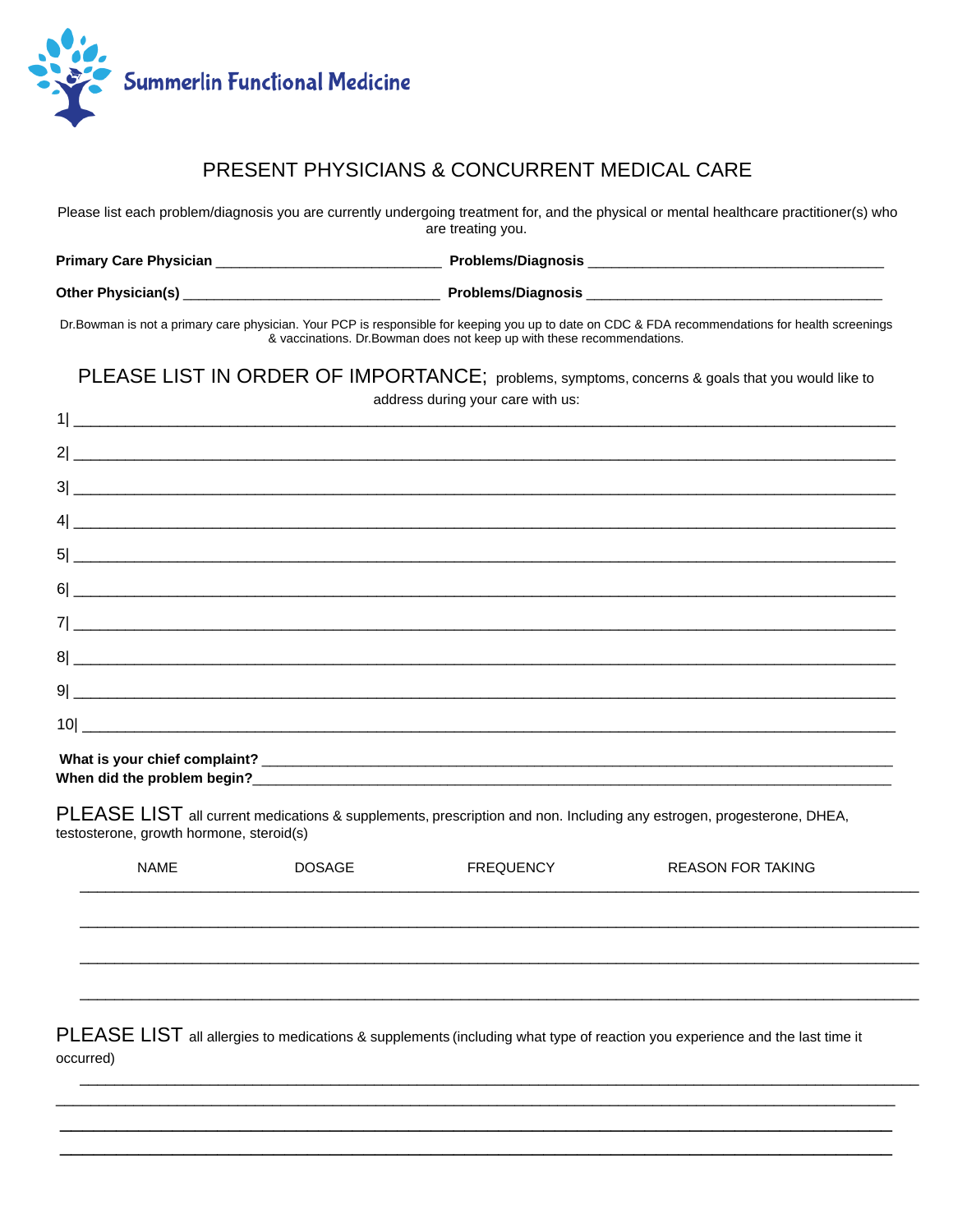

### PAST MEDICAL HISTORY

### **For each chronic and/or serious medical problem that you have, or have had in the past, please indicate on the line provided YOUR AGE when it occurred, or began.**

|                   | Cancer (include type)       | <b>MOUTH</b>          |                                    |
|-------------------|-----------------------------|-----------------------|------------------------------------|
|                   | Fibromyalgia                |                       | Periodontitis                      |
|                   | <b>Chronic Fatigue</b>      |                       | Root Canal(s)<br>Tooth Implants(s) |
| <b>INFECTIONS</b> |                             |                       |                                    |
|                   | <b>Tuberculosis</b>         | <b>LUNGS</b>          |                                    |
|                   | <b>HIV</b>                  |                       | Asthma                             |
|                   | Mononucleosis/EBV           |                       | <b>Chronic Bronchitis</b>          |
|                   | Covid-19                    |                       | Emphysema                          |
|                   | Lyme Disease                |                       | <b>COPD</b>                        |
|                   | Bartonella                  |                       |                                    |
|                   | <b>Babesia</b>              | <b>CARDIOVASCULAR</b> |                                    |
|                   | Mycoplasma                  |                       | Pulmonary Embolism                 |
|                   |                             |                       | TIA's                              |
| <b>AUTOIMMUNE</b> |                             |                       | Stroke                             |
|                   | Hyperthyroidism             |                       | _Hypertension                      |
|                   | Hypothyroidism              |                       | <b>Heart Disease</b>               |
|                   | Diabetes Mellitus Type 1    |                       | <b>Heart Attack</b>                |
|                   | Lupus                       |                       | Phlebitis (blood clot in           |
|                   | <b>Rheumatoid Arthritis</b> | legs)                 |                                    |
|                   | Sjogren's Syndrome          |                       | Claudication                       |
|                   | <b>Psoriasis</b>            |                       |                                    |
|                   |                             |                       | <b>GASTROINTESTINAL</b>            |
| <b>METABOLIC</b>  |                             |                       | <b>GERD</b>                        |
|                   | Obesity                     |                       | Barrett's Esophagus                |
|                   | Hypoglycemia                |                       | Ulcer(s)                           |
|                   | Prediabetes                 |                       | <b>Irritable Bowel</b>             |
|                   | <b>High Cholesterol</b>     | Syndrome              |                                    |
|                   | <b>High Triglycerides</b>   |                       | <b>SIBO</b>                        |
|                   | Type 2 Diabetes             |                       | <b>Pancreatitis</b>                |
|                   |                             |                       | <b>Diverticulitis</b>              |
| <b>HEAD</b>       |                             |                       | Hemorrhoid(s)                      |
|                   | Concussion(s)               |                       |                                    |
|                   | Headache/Migraine           | <b>LIVER</b>          |                                    |
|                   |                             |                       | <b>Fatty Liver</b>                 |
|                   | <b>NEURODEGENERATIVE</b>    |                       | Hepatitis                          |
|                   | <b>ALS</b>                  |                       | Cirrhosis                          |
|                   | Alzheimer's                 |                       |                                    |
|                   | Dementia                    |                       | <b>MUSCULOSKELETAL</b>             |
|                   | Lewy Body Dementia          |                       | Osteoporosis                       |
|                   | Parkinson's                 |                       | Osteoarthritis                     |
|                   |                             |                       | Low Back Pain                      |
| <b>EYES</b>       |                             |                       | Serious Orthopedic                 |
|                   | <b>Macular Degeneration</b> | Issue(s)              |                                    |
|                   | Cataracts                   |                       |                                    |
|                   | Glaucoma                    | <b>MOOD</b>           |                                    |
|                   |                             |                       | Depression                         |
| <b>ENT</b>        |                             |                       | Anxiety                            |
|                   | <b>Hearing loss</b>         |                       | <b>Bipolar</b>                     |
|                   |                             |                       |                                    |
|                   |                             |                       |                                    |
|                   | Vertigo                     |                       | <b>ADHD</b><br>Autism Spectrum     |

### **WEIGHT**

 What is your max lifetime weight?\_ Current weight? Unexplained weight gain/loss in recent months? **YES | NO** 

### **MEN ONLY**

| <b>Enlarged Prostate</b>          |
|-----------------------------------|
| <b>Erectile Dysfunction</b>       |
| Low Testosterone                  |
| <b>Elevated PSA</b>               |
| Have you seen a Urologist? YES NO |
| If yes, when?                     |

|              | Last rectal exam        |
|--------------|-------------------------|
|              | Taken anabolic steroids |
|              | Taken prescription      |
| testosterone |                         |

### **WOMEN ONLY**

|                   | <b>Fibrocystic Breasts</b>                  |
|-------------------|---------------------------------------------|
|                   | <b>Breast Implants</b>                      |
|                   | Change in breast size                       |
|                   | Self Breast Exams?                          |
|                   | PID                                         |
|                   | <b>PCOS</b>                                 |
|                   | Endometriosis                               |
|                   | Menopause                                   |
|                   | Nipple Discharge                            |
|                   | <b>Birth Control</b>                        |
|                   | Age & year periods                          |
| began             |                                             |
|                   | l ast                                       |
|                   | pelvic/gynecological exam & result          |
|                   |                                             |
|                   | Number of pregnancies                       |
|                   | Age during pregnancies                      |
|                   | $#$ of live births                          |
|                   | $#$ of miscarriages                         |
|                   | $#$ of stillbirths                          |
|                   | # of premature births                       |
|                   | # of C section births                       |
|                   | # of abortions                              |
|                   | Did you breastfeed? <b>YES</b><br><b>NO</b> |
|                   |                                             |
| If yes, how long? |                                             |
|                   |                                             |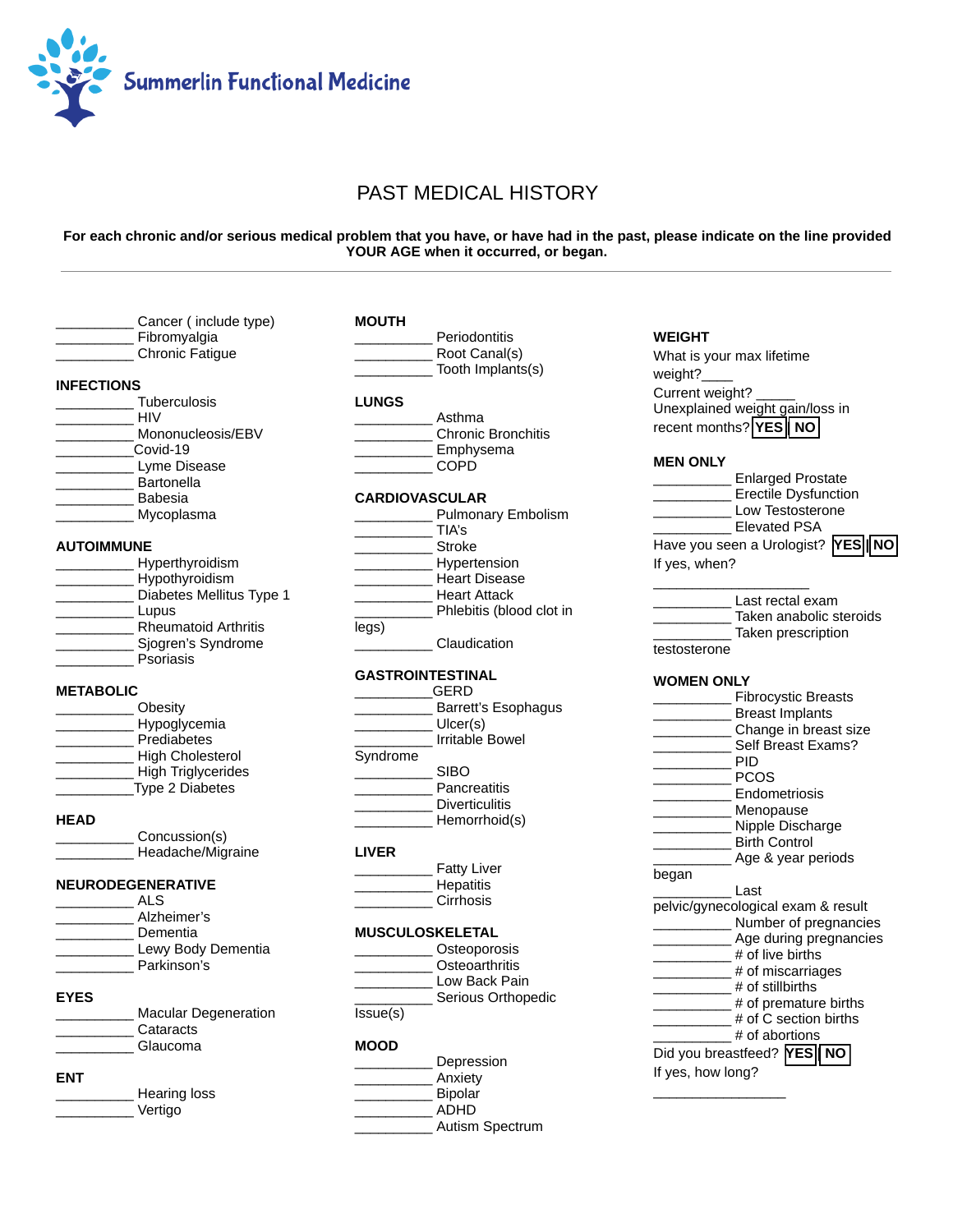

# FAMILY, SURGICAL & SOCIAL HISTORY

| <b>CIRCLE ALL THAT APPLY</b>                                                                                                                                                                                                   | MATERNAL GF                                                                                                                                                                                                                    | alive & well   deceased  <br>health               |  |  |
|--------------------------------------------------------------------------------------------------------------------------------------------------------------------------------------------------------------------------------|--------------------------------------------------------------------------------------------------------------------------------------------------------------------------------------------------------------------------------|---------------------------------------------------|--|--|
| deceased<br>health<br>alive & well<br><b>MOTHER</b>                                                                                                                                                                            | issues: and the set of the set of the set of the set of the set of the set of the set of the set of the set of the set of the set of the set of the set of the set of the set of the set of the set of the set of the set of t |                                                   |  |  |
| issues:                                                                                                                                                                                                                        |                                                                                                                                                                                                                                |                                                   |  |  |
| alive & well<br>deceased<br>health<br>FATHER                                                                                                                                                                                   | <b>SIBLING</b>                                                                                                                                                                                                                 | deceased<br>alive & well<br>health                |  |  |
| issues:                                                                                                                                                                                                                        | issues:                                                                                                                                                                                                                        |                                                   |  |  |
| alive & well<br>$decased$  <br>health<br>PATERNAL GM                                                                                                                                                                           |                                                                                                                                                                                                                                |                                                   |  |  |
| issues:                                                                                                                                                                                                                        | <b>SIBLING</b>                                                                                                                                                                                                                 | alive & well<br>$decessed$  <br>health            |  |  |
| alive & well<br>decased<br>health<br>PATERNAL GF                                                                                                                                                                               | issues:                                                                                                                                                                                                                        |                                                   |  |  |
| issues:                                                                                                                                                                                                                        |                                                                                                                                                                                                                                |                                                   |  |  |
| alive & well   deceased   health<br>MATERNAL GM                                                                                                                                                                                | <b>SIBLING</b>                                                                                                                                                                                                                 | alive & well<br>decased<br>health                 |  |  |
| issues: the contract of the contract of the contract of the contract of the contract of the contract of the contract of the contract of the contract of the contract of the contract of the contract of the contract of the co | issues:                                                                                                                                                                                                                        |                                                   |  |  |
|                                                                                                                                                                                                                                |                                                                                                                                                                                                                                |                                                   |  |  |
| <b>HABITS</b>                                                                                                                                                                                                                  |                                                                                                                                                                                                                                |                                                   |  |  |
|                                                                                                                                                                                                                                |                                                                                                                                                                                                                                |                                                   |  |  |
|                                                                                                                                                                                                                                |                                                                                                                                                                                                                                |                                                   |  |  |
| Have you ever smoked cigarettes? <b>YES NO SOCIALLY FORMER SMOKER</b>                                                                                                                                                          |                                                                                                                                                                                                                                |                                                   |  |  |
| How old were you when you started? _____________ How many packs do you smoke per day? ______________                                                                                                                           |                                                                                                                                                                                                                                |                                                   |  |  |
| How many packs maximum did you smoke per day? ___________ When did you stop smoking? ______________                                                                                                                            |                                                                                                                                                                                                                                |                                                   |  |  |
|                                                                                                                                                                                                                                |                                                                                                                                                                                                                                |                                                   |  |  |
| Have you vaped in the past 30 days? <b>YES   NO  SOCIALLY</b>                                                                                                                                                                  |                                                                                                                                                                                                                                |                                                   |  |  |
|                                                                                                                                                                                                                                |                                                                                                                                                                                                                                |                                                   |  |  |
|                                                                                                                                                                                                                                |                                                                                                                                                                                                                                |                                                   |  |  |
| How many alcoholic drinks do you have in a typical week? [LESS THAN 1] NEVER SOCIALLY or # per week____________                                                                                                                |                                                                                                                                                                                                                                |                                                   |  |  |
| How often do you use THC in a typical week?                                                                                                                                                                                    |                                                                                                                                                                                                                                | [LESS THAN 1] NEVER   SOCIALLY or # per week      |  |  |
|                                                                                                                                                                                                                                |                                                                                                                                                                                                                                |                                                   |  |  |
| Have you ever had any of the following psychedelic drugs? LSD  PSILOCYBIN/MUSHROOMS  DTHER                                                                                                                                     |                                                                                                                                                                                                                                |                                                   |  |  |
|                                                                                                                                                                                                                                |                                                                                                                                                                                                                                |                                                   |  |  |
| Do you lose more money gambling than you should? YES  NO  I DON'T GAMBLE                                                                                                                                                       |                                                                                                                                                                                                                                |                                                   |  |  |
| How many times have you gambled in the past 30 days?                                                                                                                                                                           |                                                                                                                                                                                                                                |                                                   |  |  |
|                                                                                                                                                                                                                                |                                                                                                                                                                                                                                |                                                   |  |  |
| Please circle all that apply to you: <b>INSOMNIA  TIRED WHEN WAKING UP CANT FALL ASLEEP  CANT STAY ASLEEP  </b>                                                                                                                |                                                                                                                                                                                                                                |                                                   |  |  |
| SNORING   USING SLEEP AIDS                                                                                                                                                                                                     |                                                                                                                                                                                                                                | How many hours of sleep do you average per night? |  |  |
|                                                                                                                                                                                                                                |                                                                                                                                                                                                                                |                                                   |  |  |
| Do you have a routine exercise program? $YES$ $NOS$ if yes, please describe:                                                                                                                                                   |                                                                                                                                                                                                                                |                                                   |  |  |
|                                                                                                                                                                                                                                |                                                                                                                                                                                                                                |                                                   |  |  |
| What (if anything) physically limits your ability to exercise?                                                                                                                                                                 |                                                                                                                                                                                                                                |                                                   |  |  |
|                                                                                                                                                                                                                                |                                                                                                                                                                                                                                |                                                   |  |  |
| Are you currently seeing a mental health professional? <b>YES NO</b> if yes, please describe:                                                                                                                                  |                                                                                                                                                                                                                                |                                                   |  |  |
| Have you undergone an inpatient or outpatient medical recovery program? [YES][NO                                                                                                                                               |                                                                                                                                                                                                                                |                                                   |  |  |
|                                                                                                                                                                                                                                |                                                                                                                                                                                                                                |                                                   |  |  |
|                                                                                                                                                                                                                                |                                                                                                                                                                                                                                |                                                   |  |  |
| What habits & behaviors do you wish you could stop, but you find it difficult or impossible to do so?                                                                                                                          |                                                                                                                                                                                                                                |                                                   |  |  |
|                                                                                                                                                                                                                                |                                                                                                                                                                                                                                |                                                   |  |  |
|                                                                                                                                                                                                                                |                                                                                                                                                                                                                                |                                                   |  |  |
| Do you crave any of the following foods? SUGAR  BREAD  PASTA  ASPARTAME CAFFEINE CHOCOLATE DTHER:                                                                                                                              |                                                                                                                                                                                                                                |                                                   |  |  |
|                                                                                                                                                                                                                                |                                                                                                                                                                                                                                |                                                   |  |  |
|                                                                                                                                                                                                                                |                                                                                                                                                                                                                                |                                                   |  |  |
| Please describe your current diet & any you have tried in the past                                                                                                                                                             |                                                                                                                                                                                                                                |                                                   |  |  |
| Did any diets make you feel better, or worse? <b>YES NO</b> if yes, please describe:                                                                                                                                           |                                                                                                                                                                                                                                |                                                   |  |  |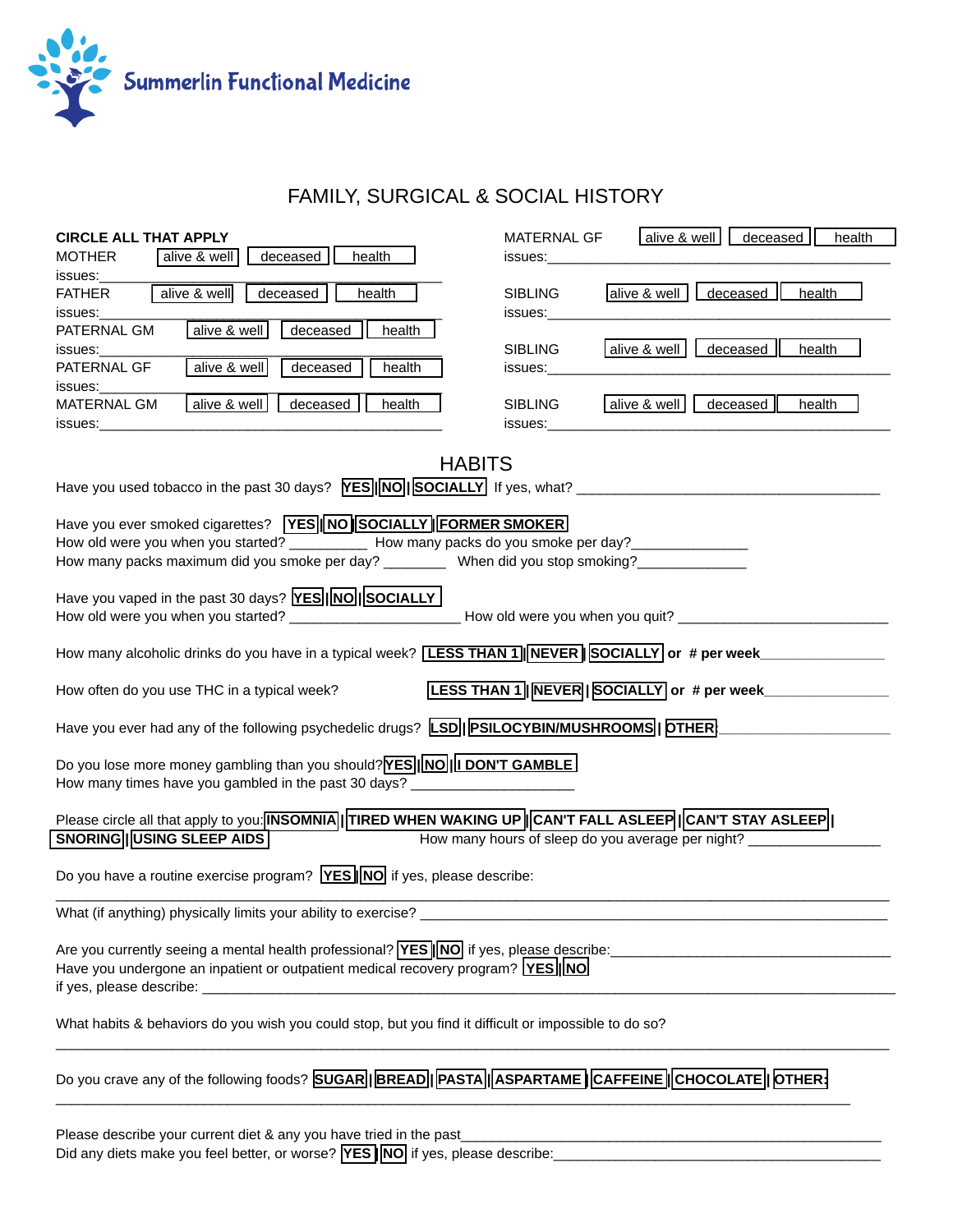

### TRAUMA

| Have you experienced significant emotional trauma? <b>YES MO</b> If yes, please describe: |  |
|-------------------------------------------------------------------------------------------|--|
| Have you ever been hospitalized as a result of trauma? <b>YES</b> NO                      |  |

 **PLEASE LIST** all times you have been hospitalized due to **medical illness** , elective & nonelective **surgeries** , and **physical trauma or** 

| violence    |                  |       |                |                   |
|-------------|------------------|-------|----------------|-------------------|
| <b>DATE</b> | <b>DIAGNOSIS</b> | CAUSE | <b>SURGERY</b> | LOCATION/HOSPITAL |
|             |                  |       |                |                   |
|             |                  |       |                |                   |
|             |                  |       |                |                   |
|             |                  |       |                |                   |
|             |                  |       |                |                   |
|             |                  |       |                |                   |
|             |                  |       |                |                   |

# ACE QUIZ

 Adverse childhood experiences. Circle yes or no. At the end of the quiz, add your score. Each YES = 1. Prior to your 18th birthday:

 1) Did a parent/other adult in your household often: Swear at you, insult you, put you down, humiliate you, or act in a way that made you afraid that you might be



 2) Did a parent/other adult in your household often: Push, grab, slap, throw something at you, or hit you so hard that you had marks or were injured?  **YES | NO** 

 3) Did a parent/other adult (at least 5 years older than you) ever: Fondle or touch you, or ask you to touch them in a sexual way? Or actually attempt to have oral, anal, or vaginal intercourse with you?



 4) Did you often feel that: No one in your family loved you, or though you were important or special? Or your family didn't look out for each other, feel close to, or support each other?



 5) Did you often feel that: You didn't have enough to eat, had to wear dirty clothes, and had no one to protect

 you? Or your parents were too drunk or high to take care of you, or take you to the doctor if you needed it? **YES||NO** 

- 6) Were your parents ever separated or divorced?  **YES | NO**
- 7) Was your mother or stepmother very often: Pushed, grabbed, slapped, or had something thrown at her? Was she ever hit with a fist or something hard, kicked, bitten, hit repeatedly or threatened with a gun or



 8) Did you live with anyone who was a problem drinker, alcoholic, or street drug user?



 9) Was a household member depressed, mentally ill, or attempt suicide?



 10) Did a household member go to prison?  **YES | NO** 

 **This is your ACE score:\_\_\_\_\_\_\_\_\_\_\_\_\_\_**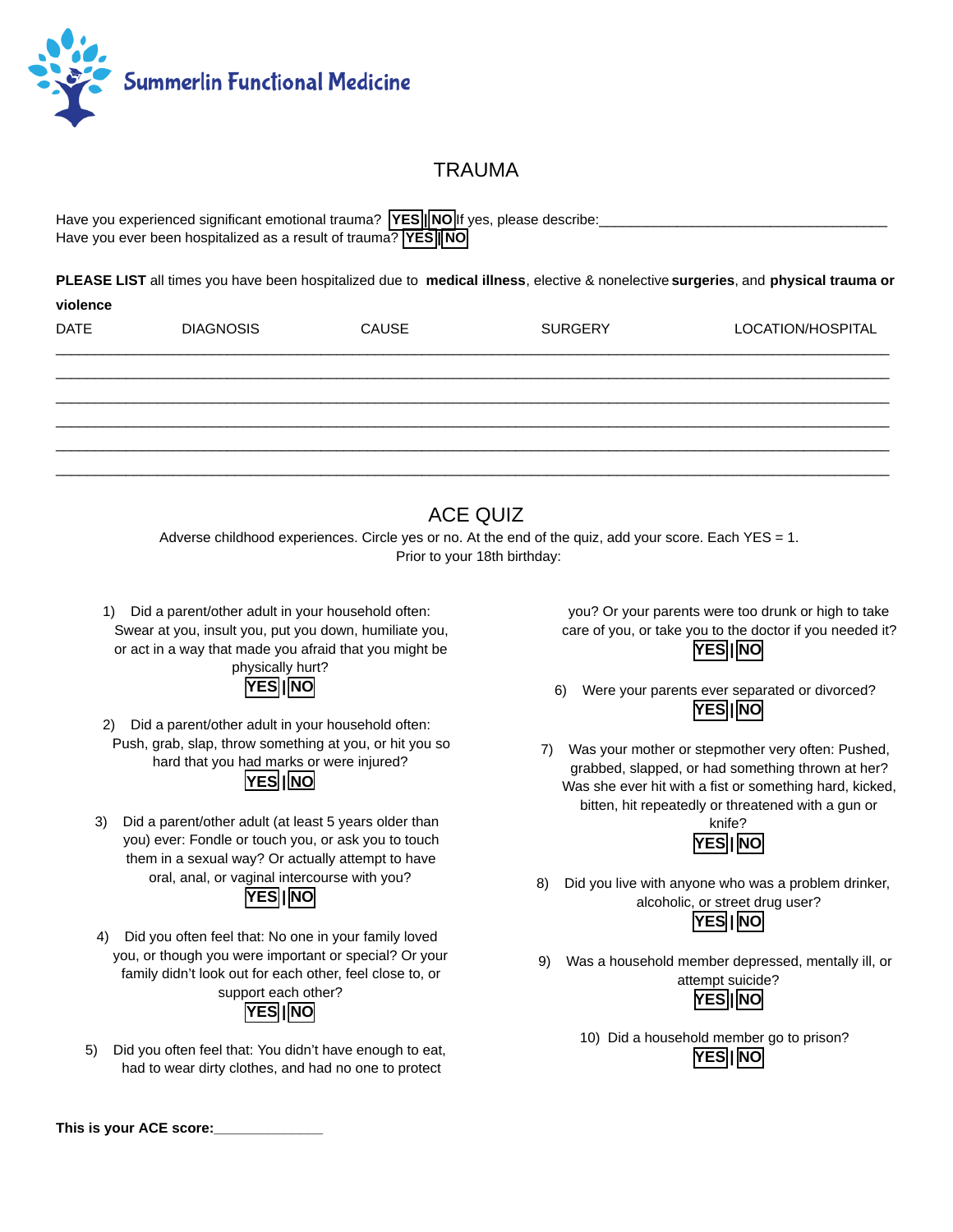

# **STRESS**

Do you have an excess amount of stress in your life? **YES** | NO

Rate your stress level while at work:  $\boxed{1}$  2  $\boxed{3}$  4  $\boxed{5}$  6  $\boxed{7}$  8  $\boxed{9}$   $\boxed{10}$ 

Rate your stress level while at home: **1 | 2 | 3 | 4 | 5 | 6 | 7 | 8 | 9 | 10** 

Which of the following do you routinely do to help cope with stress? **EXERCISE | PRAYER | MEDITATION | NOTHING | OTHER:** Do you have a regular & routine religious or spiritual practice? **YES** || NO Are you able to use your mind without using your brain? **YES INO WHAT???** 

# STRESS RATING SCALE

On the line provided, please note the age at which you experienced each stressor.

| Death of spouse (100)                        | Trouble with in laws (29)                          |
|----------------------------------------------|----------------------------------------------------|
| Divorce (73)                                 | Outstanding personal achievement (28)              |
| Marital separation from mate (65)            | Spouse began new work, or began working at         |
| Incarceration (63)                           | home $(26)$                                        |
| Death of close family member (63)            | Beginning or ceasing formal schooling (26)         |
| Personal injury or illness (53)              | Major change in living conditions (25)             |
| Marriage (50)                                | Revision of personal habits (dress, manners,       |
| Fired from job (47)                          | associations, quitting smoking) (24)               |
| Marital or similar reconciliation (45)       | Trouble with boss (23)                             |
| Retirement (45)                              | Major change in work hours or conditions (20)      |
| Major change in health or behavior of family | Change in resilience (20)                          |
| member (44)                                  | Change in schools (20)                             |
| Pregnancy (40)                               | Major change in recreation (19)                    |
| Sex difficulties (39)                        | Major change in religious activities (19)          |
| Addition to family (39)                      | Major change in social activities (18)             |
| Major business readjustment (39)             | Taking on a loan (17)                              |
| Major change in financial state (38)         | Major change in sleeping habits (16)               |
| Death of close friend (37)                   | Major change in number of family gatherings (15)   |
| Change to different type of work (36)        | Major change in eating habits (15)                 |
| Major change in number of arguments with     | $\sim$ Vacation (13)                               |
| spouse (more or less than usual) (35)        | Major holidays (12)                                |
| Taking on a mortgage, home or business (31)  | Minor violations of the law (traffic tickets) (11) |
| Foreclosure of mortgage or loan (30)         |                                                    |
| Change in responsibility at work (29)        |                                                    |
| Son or daughter leaving home (29)            | Other                                              |

 **Total: \_\_\_\_\_\_\_\_**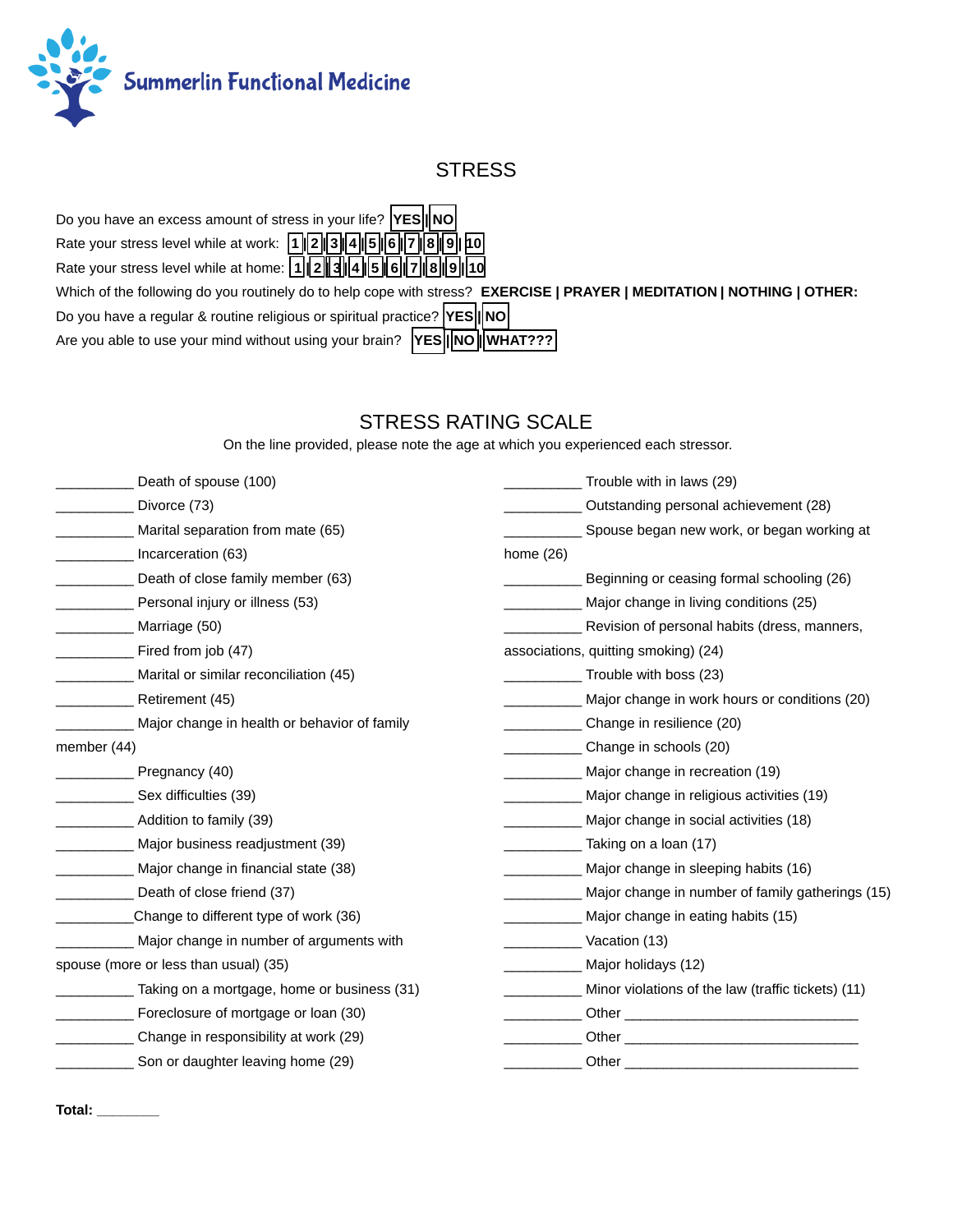

 PAIN Please mark on the below diagram where your pain is:



 Describe the circumstances related to the onset of pain (accident, injury, illness, surgery, etc):  $\_$ 

 $\_$  , and the set of the set of the set of the set of the set of the set of the set of the set of the set of the set of the set of the set of the set of the set of the set of the set of the set of the set of the set of th

| Rate your level of pain today: 1 2 3 4 5 6 7 8 9 10                                                      |
|----------------------------------------------------------------------------------------------------------|
| Rate your level of pain on an average day: [1] [2] [3] [4] [5] [6] [7] [8] [9] [10]                      |
| Describe your pain (circle all that apply): ACHING STABBING TENDERNESS MAGGING THROBBING GNAWING BURNING |
| NUMBNESS   SHOOTING   SHARP   EXHAUSTING   UNBEARABLE                                                    |

# SOAPP-R / POMI

 The following section includes a quiz & consent form that are standard for all patients being treated for pain. **Even if we never prescribe ANY medications for you, we require these forms as a part of your record. Thank you for completing them to help us stay in compliance with all Nevada state laws & regulations** .

Please answer each question as honestly as possible, there are no right or wrong answers.

| How Often                                                                       | <b>NEVER</b> | <b>SELDOM</b> | <b>SOME</b><br><b>TIMES</b> | <b>OFTEN</b> | <b>VERY</b><br><b>OFTEN</b> |
|---------------------------------------------------------------------------------|--------------|---------------|-----------------------------|--------------|-----------------------------|
| Do you have mood swings?                                                        |              |               |                             |              |                             |
| Have you felt a need for higher doses of medication to treat your pain?         |              |               |                             |              |                             |
| Have you felt impatient with your doctors?                                      |              |               |                             |              |                             |
| Have you felt that things are just too overwhelming & you can't handle<br>them? |              |               |                             |              |                             |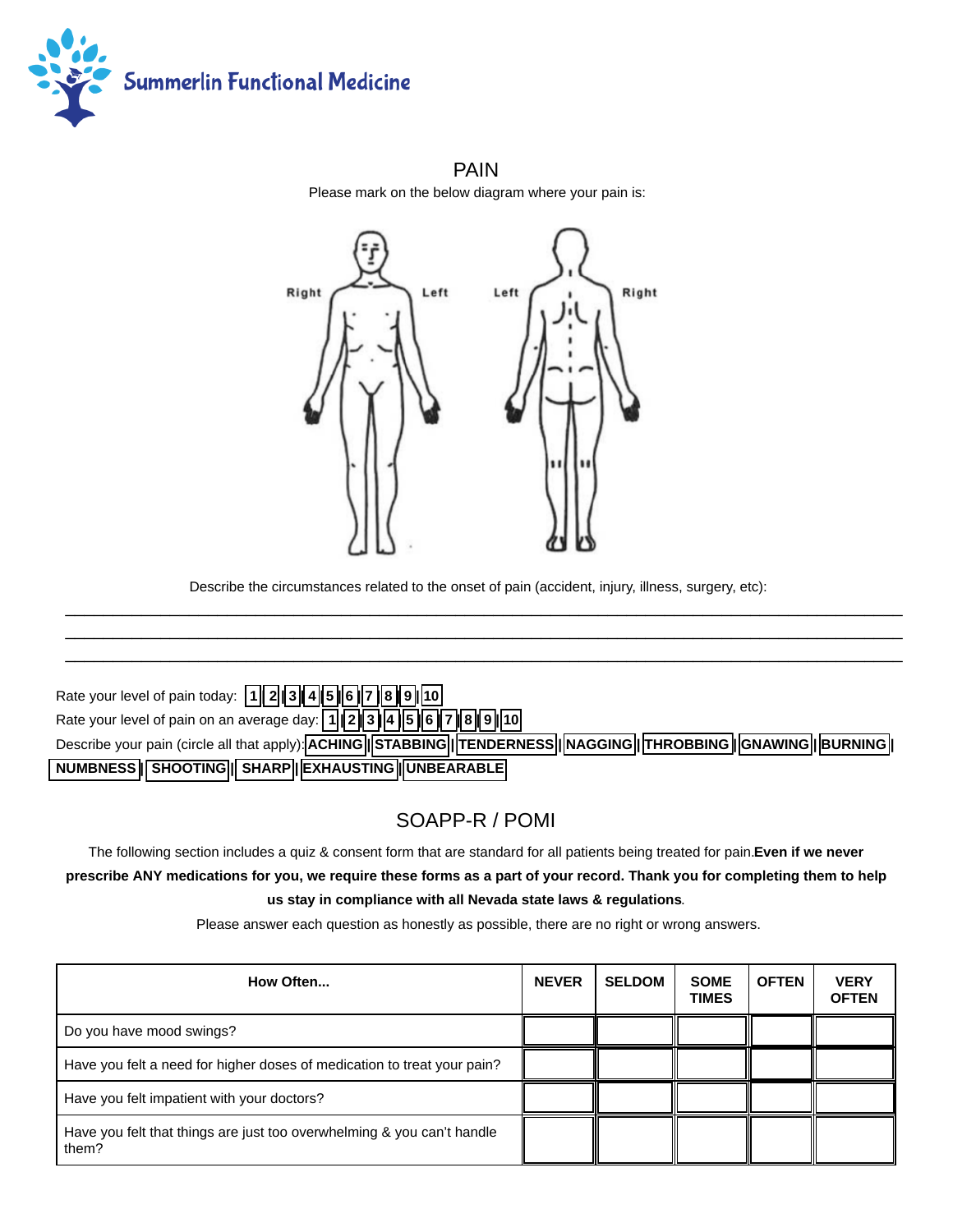

| How Often                                                                         | <b>NEVER</b> | <b>SELDOM</b> | <b>SOME</b><br><b>TIMES</b> | <b>OFTEN</b> | <b>VERY</b><br><b>OFTEN</b> |
|-----------------------------------------------------------------------------------|--------------|---------------|-----------------------------|--------------|-----------------------------|
| Is there tension in your home?                                                    |              |               |                             |              |                             |
| Have you counted pain pills to see how many are remaining?                        |              |               |                             |              |                             |
| Have you been concerned that people will judge you for taking pain<br>medication? |              |               |                             |              |                             |
| Do you feel bored?                                                                |              |               |                             |              |                             |
| Have you taken more pain medication than you were supposed to?                    |              |               |                             |              |                             |
| Have you been worried about being left alone?                                     |              |               |                             |              |                             |
| Have you felt a craving for medication?                                           |              |               |                             |              |                             |
| Have others expressed concern for medication?                                     |              |               |                             |              |                             |
| Have any of your close friends had a problem with drugs or alcohol?               |              |               |                             |              |                             |
| Have others told you that you have a temper?                                      |              |               |                             |              |                             |
| Have you been consumed by the need to get pain medication?                        |              |               |                             |              |                             |
| Have you run out of pain medication early?                                        |              |               |                             |              |                             |
| Have others kept you from getting what you deserve?                               |              |               |                             |              |                             |
| Have you had legal problems, or been arrested?                                    |              |               |                             |              |                             |
| Have you attended an AA or NA meeting?                                            |              |               |                             |              |                             |
| Have you been in an argument that got out of control & someone was<br>hurt?       |              |               |                             |              |                             |
| Have you been sexually abused?                                                    |              |               |                             |              |                             |
| Have others suggested that you have a drug or alcohol problem?                    |              |               |                             |              |                             |
| Have you had to borrow pain medication from family or friends?                    |              |               |                             |              |                             |
| Have you been treated for an alcohol or drug problem?                             |              |               |                             |              |                             |

### **Do you ever…**

| Use more of your medication, that is, take a higher dosage than is prescribed for you? | <b>YES</b> NO   |
|----------------------------------------------------------------------------------------|-----------------|
| Use your medication more often, that is, shorten the time between doses?               | <b>YES INO</b>  |
| Feel high or get a buzz after using your pain medication?                              | <b>YES INO</b>  |
| Take your pain medication to relieve or cope with problems other than pain?            | <b>YESIINO</b>  |
| Go to multiple physicians including the ER, seeking more medications?                  | YES   NO        |
| Need early refills for your pain medication?                                           | <b>YESIIINO</b> |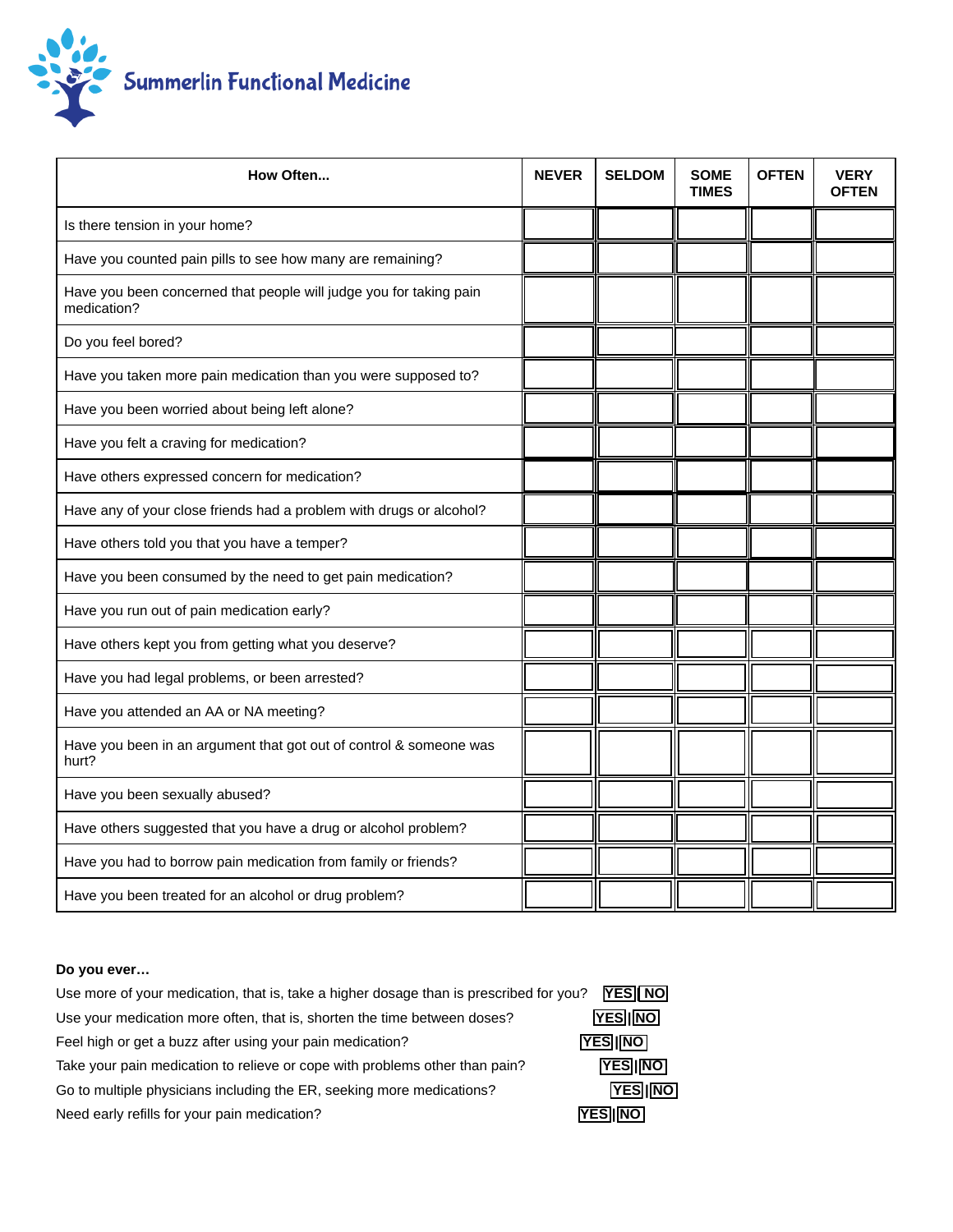

### PATIENT CONSENT

 **Even if we never prescribe ANY medications for you, we require these forms as a part of your record. Thank you for completing them to help us stay in compliance with all Nevada state laws & regulations** .

### By initialing, I agree to the following:

 **\_\_\_\_\_** I will receive controlled substance prescriptions from only one physician or designated PA, and one pharmacy when possible. To prevent diversion of controlled substances such as selling, SFM and its designee have the right to urine/serum medication level screening whenever requested

I certify that I have disclosed to my physician any past diagnoses or treatments of psychiatric conditions, drug or alcohol abuse.

I have never been involved in the sale, illegal possession or transport of controlled substances such as narcotic, sleeping pills,

pain pills or illegal substances such as marijuana, cocaine, "crack cocaine, methamphetamines, "crystal meth" or heroin.

 \_\_\_\_\_ I agree to allow the physicians and designated staff at SFM to communicate with referring physicians, pharmacists and the DEA regarding my medication.

 \_\_\_\_\_ I certify that I am not pregnant (if applicable), and if I am pregnant, I will notify the physician or the healthcare provider immediately.

 \_\_\_\_\_ I understand that lost, stolen, or misplaced prescriptions or medication will generally not be replaced. Certain circumstances may be considered, but proof of a police report must be provided and filed.

I agree to take my medication(s) as prescribed; I will not alter my dosage or timing of medications without consulting my physician or a provider at SFM.

 \_\_\_\_\_ I agree that while I am being treated with narcotic medication, I will abstain from alcohol use. I understand the dangers involved in consuming alcohol and narcotic medication. I also understand that the narcotic medication may cause drowsiness. If I feel tired, or impaired, I will not operate a car or potentially dangerous machinery. Substance Abuse, which is defined as use of a controlled substance for non-therapeutic purposes; Addiction, which is defined as a psychological dependence characterized by compulsive use despite harm; Diversion, which is defined as a psychological dependence characterized by compulsive use despite harm; Diversion, such as selling the controlled substance.

 \_\_\_\_\_ I understand that any infection or "break" of the normal routines established for the consumption of the prescriptions, or any suspicious deviation of the aforementioned will result in my being removed from medical treatment and care by SFM.

 \_\_\_\_\_ I am aware and agree that I will need to make an appointment and be seen by a clinician to receive refills for all prescriptions for controlled substances.

I have read this form and freely consent to participate

Patient Signature: etc. All the state of the state of the Date: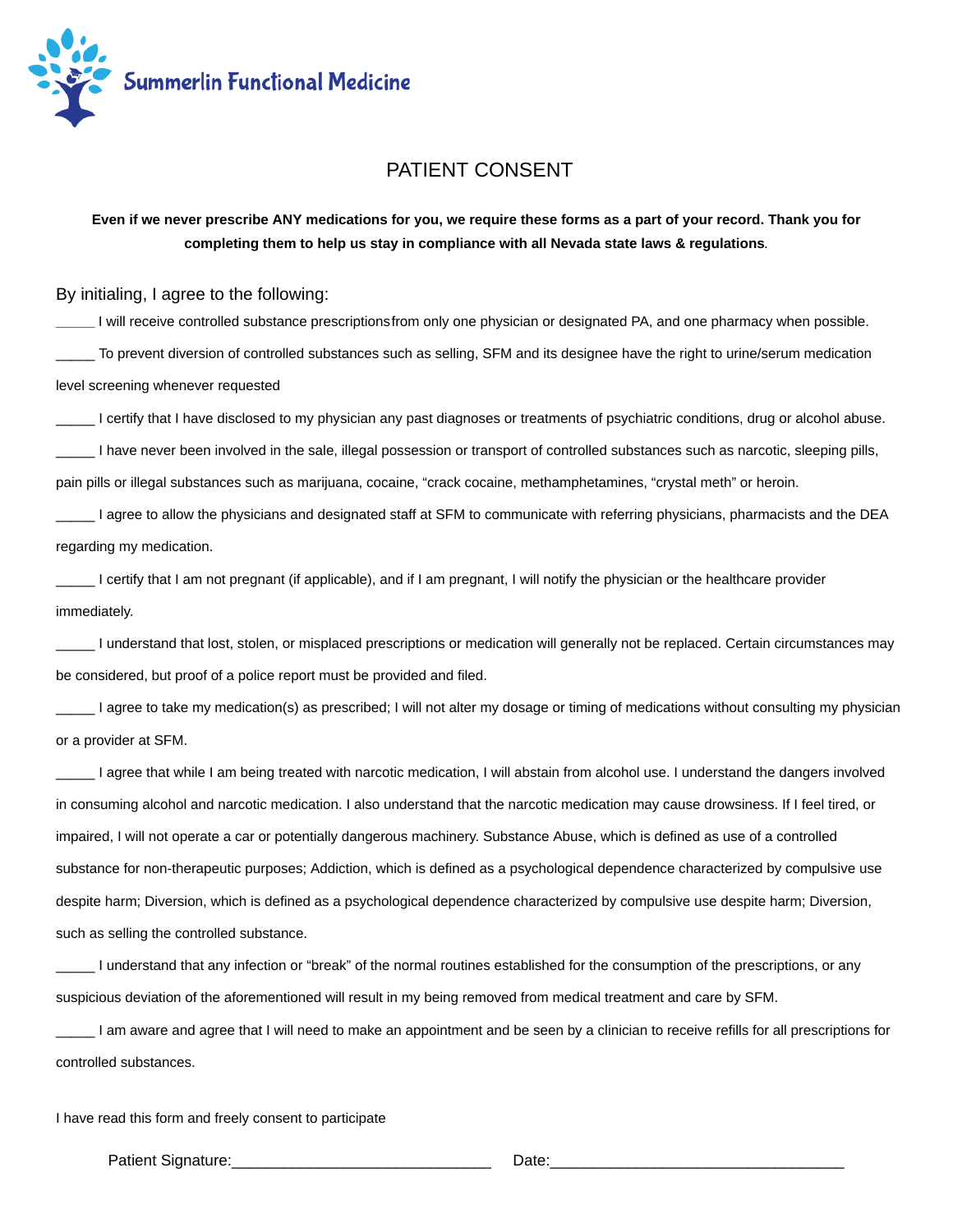

# NOTICE OF PRIVACY PRACTICES

 I acknowledge that I have received the Notice of Privacy Practices which provides a description of information uses and disclosures. I understand that I have the right to request restrictions as to how my health information may be used or disclosed and that the organization is not required to agree to the restrictions I request. I have also received a copy of the Patient's Bill of Rights.

|                                                                                                           | I give authorization to leave a message on an answering machine or with anyone who answers at my phone number on file. These<br>messages would be about scheduled appointments or a request to return the phone call.                                                                                                                                                                                                                             |  |  |  |
|-----------------------------------------------------------------------------------------------------------|---------------------------------------------------------------------------------------------------------------------------------------------------------------------------------------------------------------------------------------------------------------------------------------------------------------------------------------------------------------------------------------------------------------------------------------------------|--|--|--|
|                                                                                                           |                                                                                                                                                                                                                                                                                                                                                                                                                                                   |  |  |  |
|                                                                                                           |                                                                                                                                                                                                                                                                                                                                                                                                                                                   |  |  |  |
|                                                                                                           |                                                                                                                                                                                                                                                                                                                                                                                                                                                   |  |  |  |
|                                                                                                           | I also give authorization to SFM medical staff to speak with ___________________________________ on my behalf, and to answer any<br>questions this person may ask regarding my care.                                                                                                                                                                                                                                                              |  |  |  |
|                                                                                                           |                                                                                                                                                                                                                                                                                                                                                                                                                                                   |  |  |  |
|                                                                                                           | HIPAA EMAIL CONSENT: In general, the HIPAA privacy rule gives individuals the right to request a restriction on uses and<br>disclosures of their protected health information. The individual is also provided the right to request confidential communication<br>or that a communication of the information may be obtained by alternative means, such as sending correspondence to the<br>individual's office instead of the individual's home. |  |  |  |
| I authorize Dr.Bowman & the entire staff of SFM to communicate any of my confidential medical information |                                                                                                                                                                                                                                                                                                                                                                                                                                                   |  |  |  |
|                                                                                                           | by email                                                                                                                                                                                                                                                                                                                                                                                                                                          |  |  |  |
|                                                                                                           | I decline the use of my email                                                                                                                                                                                                                                                                                                                                                                                                                     |  |  |  |
|                                                                                                           |                                                                                                                                                                                                                                                                                                                                                                                                                                                   |  |  |  |
|                                                                                                           |                                                                                                                                                                                                                                                                                                                                                                                                                                                   |  |  |  |
|                                                                                                           |                                                                                                                                                                                                                                                                                                                                                                                                                                                   |  |  |  |
|                                                                                                           |                                                                                                                                                                                                                                                                                                                                                                                                                                                   |  |  |  |

 **MEDICAL RECORDS RELEASE:** By signing this form, I authorize to release confidential health information about me, by releasing a copy of my medical records, or a summary or narrative of my protected health information, to the physician, person, facility, entity listed below. The information you may release subject to this signed release for is as follows:

 Complete records including plan of care, pathology reports, hospital records, history and physical, lab reports, treatment record, medication record, progress notes, radiology and operative reports, ect.

 Release my protected health information to the following physician, person, facility, entity; and/or those directly associated in my medical care: Summerlin Functional Medicine/Dr.John Bowman. 8811 W Sahara Ave #200 Las Vegas, Nevada 89117.

**Patient Signature** <br> **Patient Signature**